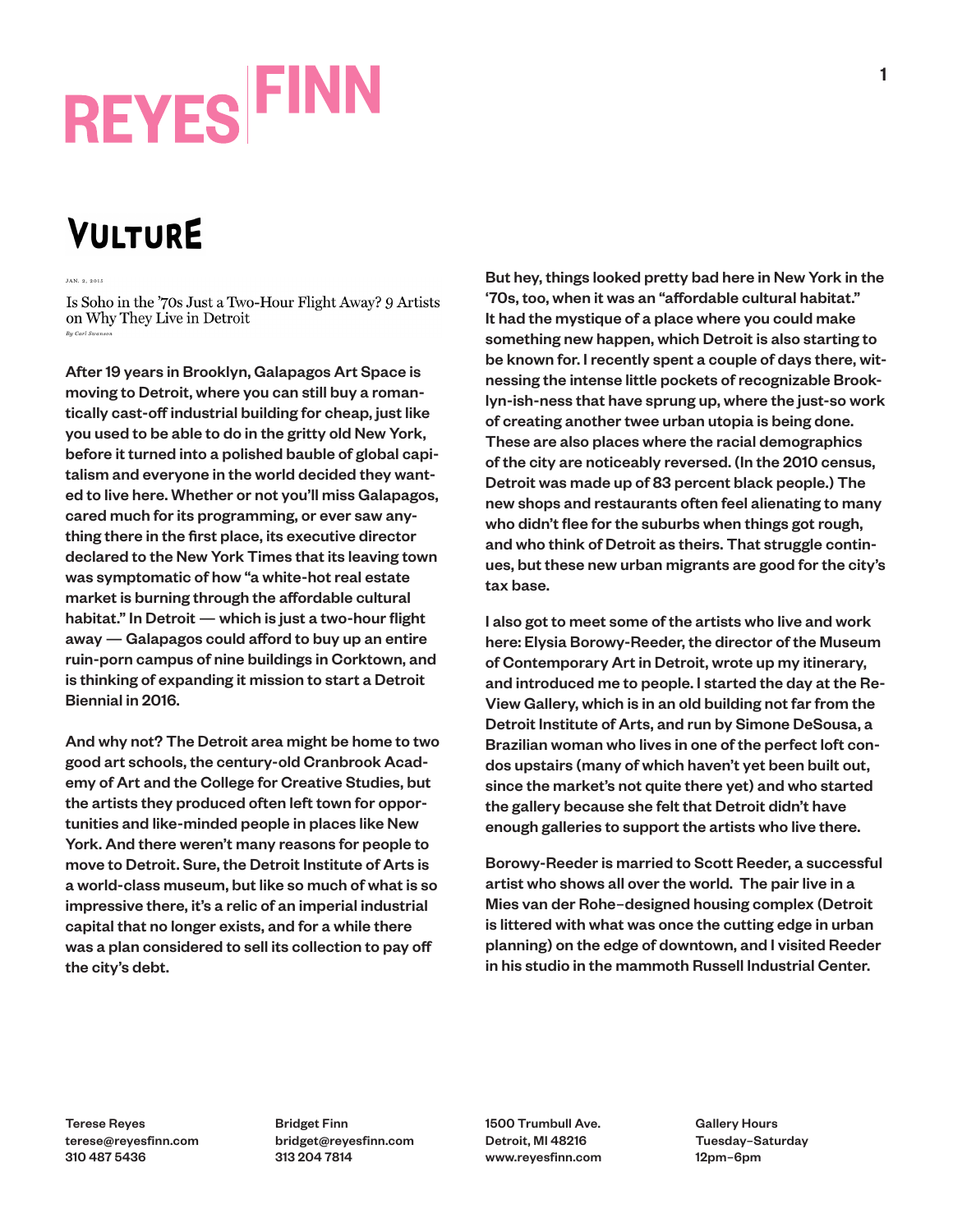### **REYES FINN**

Actually he has two — one with a closet-size space he's turned into a tiny comedy-club-and-disco called "Club Nutz," and another with a door that opens out into the open air many floors up. I drove around and met up with Greg Fadell, whose studio is on the top floor of an old schoolhouse, and James Collins, who lives in a sunny old arts-and-crafts house, and Adam Lee Miller and Nicola Kuperus, who also operate as the band Adult, and who live in a perfect old near-mansion in a neighborhood called New Center, which for years was the headquarters of General Motors. GM paid to have the area gussied up and preserved during the white-flight days of the 1960s, but the house was still cheap enough for a couple of bohemians to buy it.

Scott Reeder At the end of the day, a bunch of us convened at Antietam, a just-opened restaurant in an Art Deco storefront run by Gregory Holm, a Detroiter who lived in New York for nine years. The interior is a stridently tasteful concoction of retro-glamour elements, some of which Holm salvaged himself, Indiana Jones–style, from Detroit's many grand old buildings gone to seed. There aren't too many places like this here, at least not yet. Here's why these nine artists live in Detroit.

#### Been in Detroit: Two years

Why he came: "My wife is the new director of MO-CAD. We are both originally from Michigan so it was an easy transition."

Why he stays: "I like being in a place that still has a lot of possibilities. Detroit has an amazing cultural history, but it's also always changing,, especially recently, and it's exciting to be part of that energy."

What he does there: "I'm mostly known as a painter, but I also do performance, help run the worlds smallest comedy club, and just completed my first feature film Moon Dust."





Greg Fadell Photo: Greg Fadell/Greg Fadell 2014

#### Greg Fadell

Been in Detroit: Lifer

#### Why he came: Birth

Why he stayed: "Detroit is like skateboarding in the early 1980s. The mainstream had already chewed it up and spat it out. Very few recognized skateboarding's unrealized potential and those of us who did picked up the remains and ended up creating our own universe. Similarly, I've always seen Detroit as a throwaway city of unimagined possibilities."

What he does there: "I've been painting mostly as of late, but I am a multidisciplinary artist. Painting, sculpture, video, installation — whatever my ideas call for."